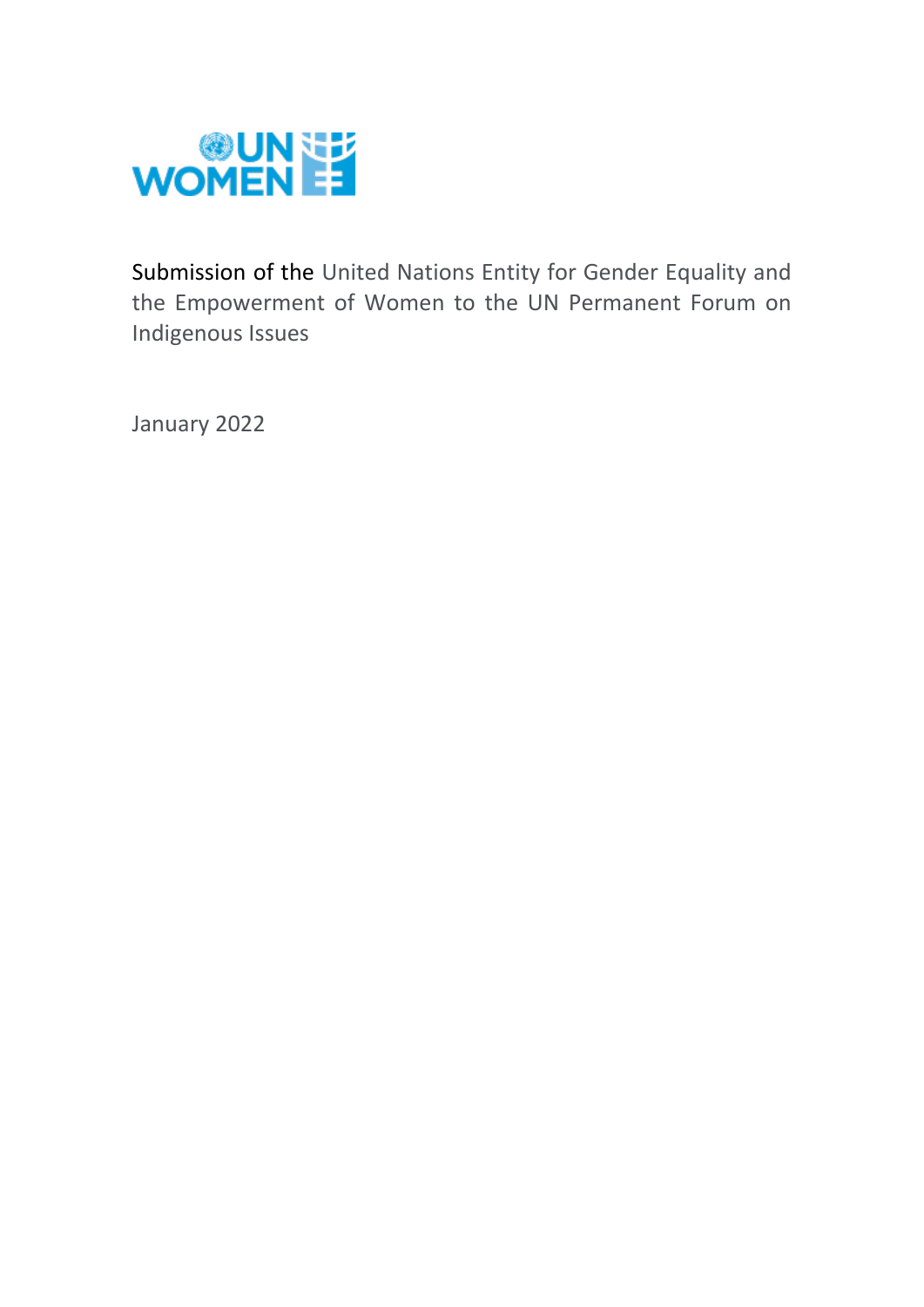### *Introduction*

UN Women's newly launched [Strategic Plan 2022](https://undocs.org/en/UNW/2021/6)–2025 will guide the organization for the next four years—with an eye toward the 2030 deadline to achieve the [Sustainable](https://www.unwomen.org/en/news/in-focus/women-and-the-sdgs)  [Development Goals.](https://www.unwomen.org/en/news/in-focus/women-and-the-sdgs) It articulates how UN Women will leverage its unique triple mandate—encompassing normative support, UN system coordination, and operational activities—to mobilize urgent and sustained action to achieve gender equality and the empowerment of all women and girls and support the achievement of the [2030 Agenda](https://www.unwomen.org/en/what-we-do/2030-agenda-for-sustainable-development)  [for Sustainable Development.](https://www.unwomen.org/en/what-we-do/2030-agenda-for-sustainable-development)

The Strategic Plan is based on key findings from an extensive consultative process, including with indigenous women and places Issues of inclusión and the leave no one behind agenda at its centre. It draws from the analysis of lessons learned and recommendations from evaluations, audits, and other assessments, including those from the [25-year review and appraisal of the Beijing Declaration and Platform for Action.](https://www.unwomen.org/en/csw/csw64-2020)

Given the interconnected nature of global challenges, UN Women will focus on integrated approaches with seven systemic outcomes to address the root causes of inequality and affect broader systems change, across its thematic focus areas:

- governance and participation in public life;
- women's economic empowerment;
- ending violence against women and girls; and
- women, peace and security, humanitarian action, and disaster risk reduction.

# **Responding to the Questionnaire, Based on the SWAP on Indigenous Peoples**

#### *Raise awareness on the rights of indigenous women*

UN Women Guatemala supported the design and rollout of curricular designated "ACTIVATE YOURSELF!" in which 78 indigenous girls, adolescents, youth and women participated. This course was organized in coordination with the Guatemalan Parliament for Children and Adolescents, with the objective of providing the tools for addressing all forms of violence. In Brazil, UN Women implemented "The Human Rights of Indigenous and Quilombola Women: a governance matter!" which aims to facilitate the inclusion and meaningful participation of indigenous and Quilombola women in policy-making, state and municipal planning and budgeting, thus ensuring that governance processes, in Maranhão and Pará, including those related to tackling climate change, the prevention and elimination of discrimination and inequalities are based on gender, race and ethnicity. A second Project, "Women Human Rights Defenders" designed in consultation with indigenous women aims to create national networks of women human rights defenders, with provision of financial and technical support for their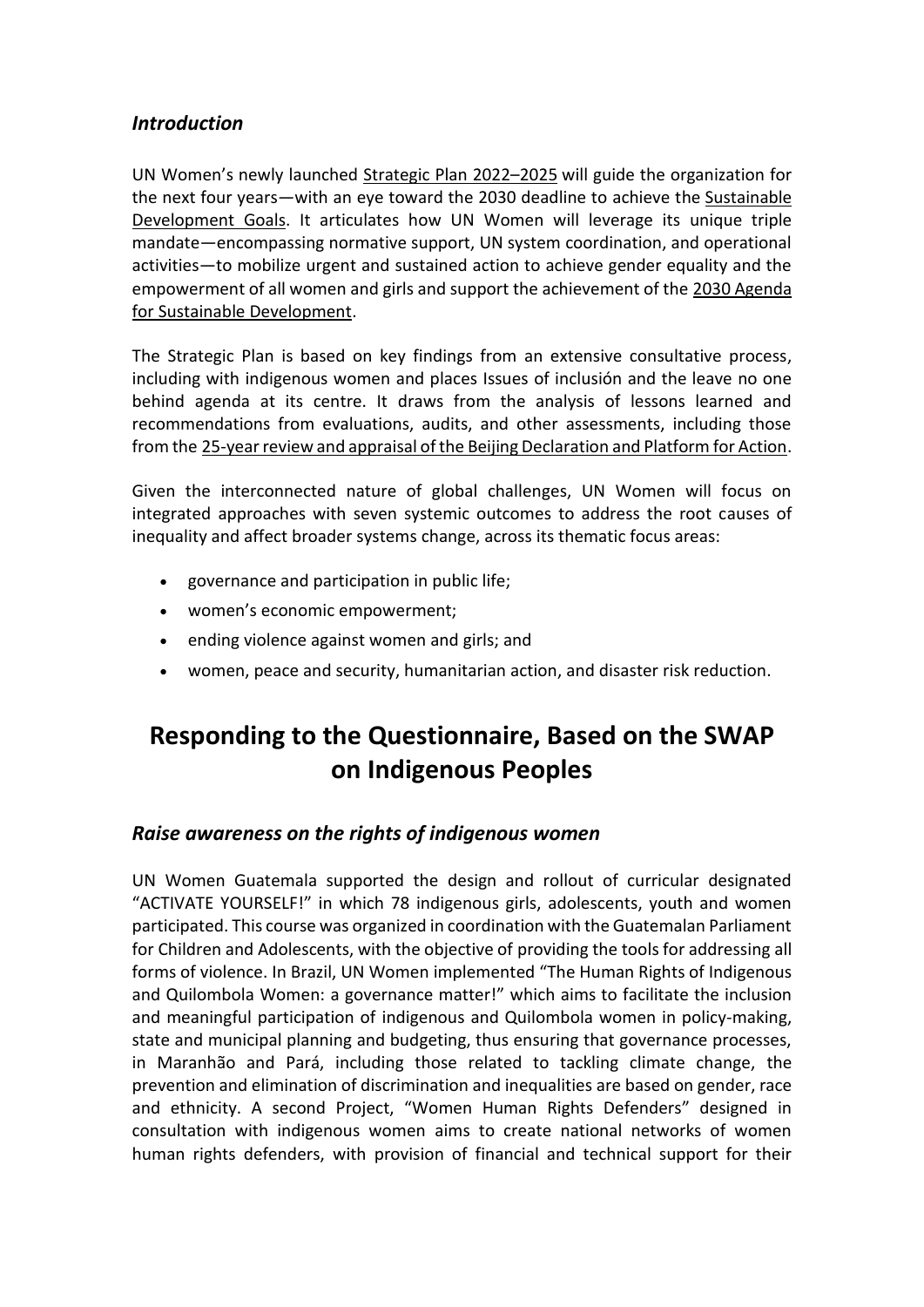advocacy actions with additional Support to be connected to key intergovernmental processes.

Within the scope of work of the Interagency Thematic Group on Gender, Race and Ethnicity, the UN Women Brazil responded to attacks on indigenous women human rights defenders in coordination with OHCHR. This was in specific relation to the case of the Munduruku Wakoborun Indigenous Women Association, whose members were attacked by illegal miners in March 2021. UN Women's regional office issued a joint public statement expressing concern over the attack and calling on the national authorities to respond to the situation.

In El Salvador, 30 indigenous women from Santo Domingo de Guzmán, Tacuba, Izalco, Atiquizaya, La Libertad and Santa Catarina Masahuat were sensitized on the sexual and reproductive rights of indigenous women, leadership and participation of Indigenous women in public life at local and National levels and the strategic roles of indigenous women networks. Furthermore, 35 Kakaguira women from the municipalities of Cacaopera, Yucuayquin and Guatjiagua were trained on the issues of violence against women and Community advocacy. A consultation was held with 50 indigenous women from the Lenka and Kakawira communities, based on the document "Gender Equality and Empowerment of Women in Food Systems". The purpose of this consultation was to collect inputs for the world food security summit, as part of the Sustainable Development Goals for the year 2030. Consultations with indigenous women was part of a process of building policies and strategies on food security; so that women can bring their voice in food security to bear and propose recommendations on the thematic axes of the Summit.

In Ecuador, the situation of indigenous women was made visible through data collection and awareness raising among public and civil society actors, particularly within the context of climate change and other gender issues in the northern border, the Amazon, and the Azuay Province.

## *Support the implementation of the rights of indigenous women within the context of UN Women's strategic plan and the 2030 Agenda*

At the regional level within the Americas and Caribbean, the first Network of Indigenous Women Entrepreneurs and Businesswomen of the Americas was created, consisting of indigenous women from Argentina, Bolivia, Canada, Chile, Colombia, Ecuador, El Salvador, Guatemala, Honduras and Panama, within the framework of the XIV Regional Conference on Women. This network was created to facilitate and promote networking among indigenous women in business. This Network was configured to comprehensively implement the 2030 Agenda and the Sustainable Development Goals, assuming a special commitment to indigenous women as the main transmitters of knowledge and positive cultural practices of indigenous peoples.

UN Women Cambodia supported the Ministry of Women's Affairs in the latter's review of the country's Gender and Climate Change Action Plan (2014-2018) with a view to providing technical inputs and integrating lessons learned and ensuring that gender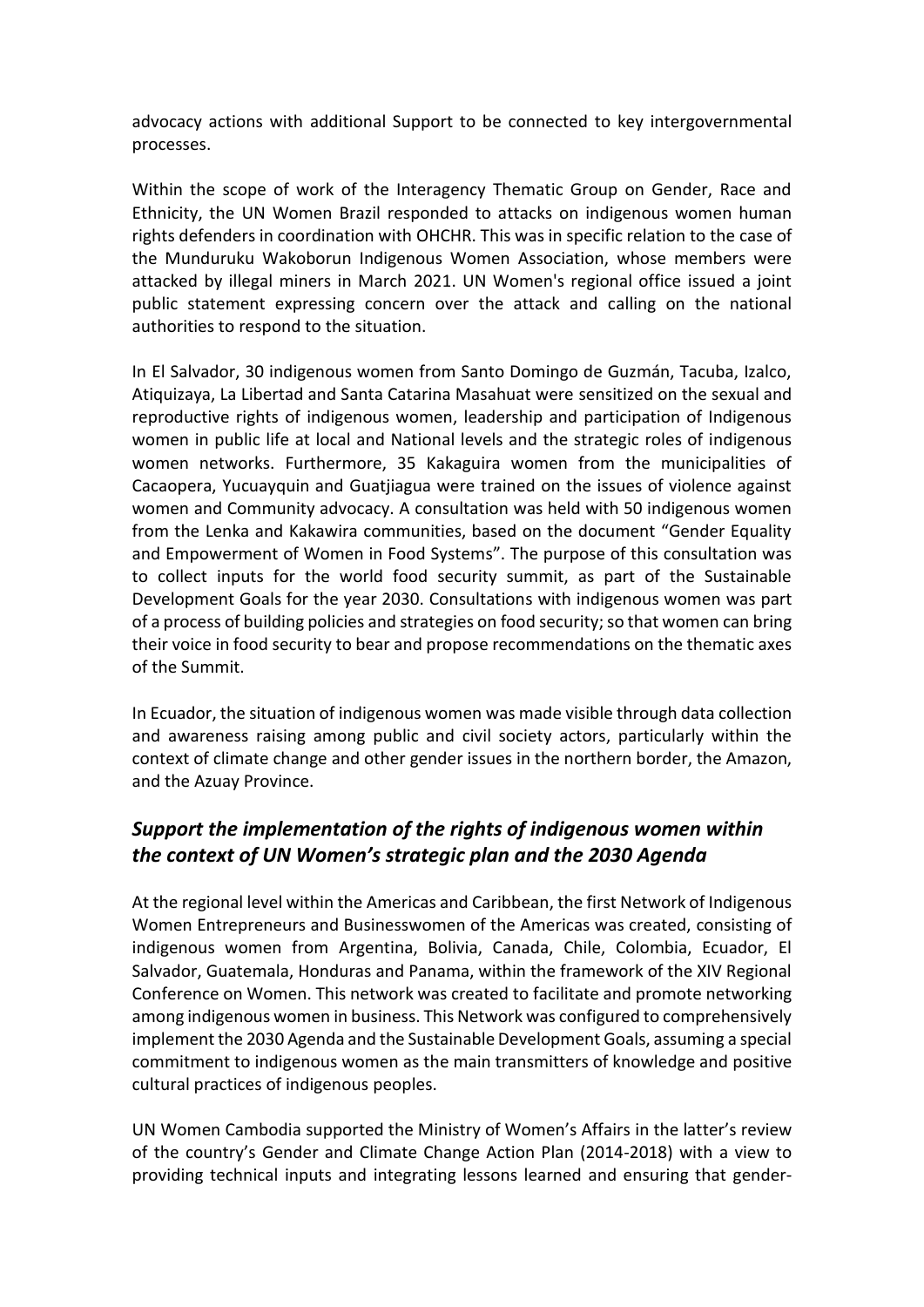responsive actions are reflected in the Action Plan in consultation with key ministries, civil society organizations and indigenous women groups. Similarly, UN Women India partnered with Bangla Natak, an NGO focussing on inclusive and sustainable development and the protection of rights of women, children and indigenous peoples, using a rights framework, through theatre and culture-based approaches for empowering women and youth in negotiating their rights and mobilizing social change in the tea estates of Assam.

Within the framework of the Joint Social Protection Program of the UNSDG Fund, implemented under the leadership of FAO in partnership with UN Women, UNDP, and and ILO in Costa Rica, seed capital funds were provided to indigenous women to promote food security through animal husbandry and small scale farming.

UN Women Mexico co-hosted a special session on "climate change and indigenous and Afro-descendant women" in partnership with the College of Mexico and the Population Council. The session reflected on the effects of climate change on indigenous and Afrodescendant populations in the context of marginalization and poverty, lack of access and control over natural resources, and their location in fragile ecosystems. Furthermore, in partnership with the National Institute of Women and the Center for Research and Higher Studies in Social Anthropology, UN Women Mexico rolled out a certified course on "Woman, Land and Territory: Challenges for the participation and representation of indigenous women in agrarian nuclei" for indigenous women. The course created awareness on indigenous women's agrarian rights and was utilized by indigenous women leaders from different communities across the country. Furthermore, within the context of the 16 Days of Activism against Gender-Based Violence, the elimination of violence against indigenous women and girls was identified as one of the central themes of information and communication materials and radio broadcasts.

The Moving Forward Equality program (Avancemos por la Igualdad in Spanish) was focused on the economic empowerment of women in communities affected by the 2017 earthquake in Mexico City and Juchitán de Zaragoza, Oaxaca. In Juchitán, where the indigenous population represents more than 90 per cent of the population (mainly zapotecs), thereby contributed to building resilience among indigenous women entrepreneurs.

In Guatemala, indigenous women of Alta Verapaz, Chimaltenango and Guatemala City leveraged their role as peace builders to address hate speech and cybercrime. Attacks on indigenous women human rights defenders was closely monitored by UN Women in partnership with Chomijá -a Mayan women lawyers association -Tzununijá - an indigenous women network, and the Bufete Jurídico de Pueblos Indígenas - a law office of indigenous women lawyers. UN Women Argentina designed Protocol on Free, Prior and Informed Consent with a gender perspective for the Chaco Salteño Water Table. This initiative was aimed at providing tools to indigenous women the legal tools to guarantee their adequate participation in issues related to the administration and provision of safe water.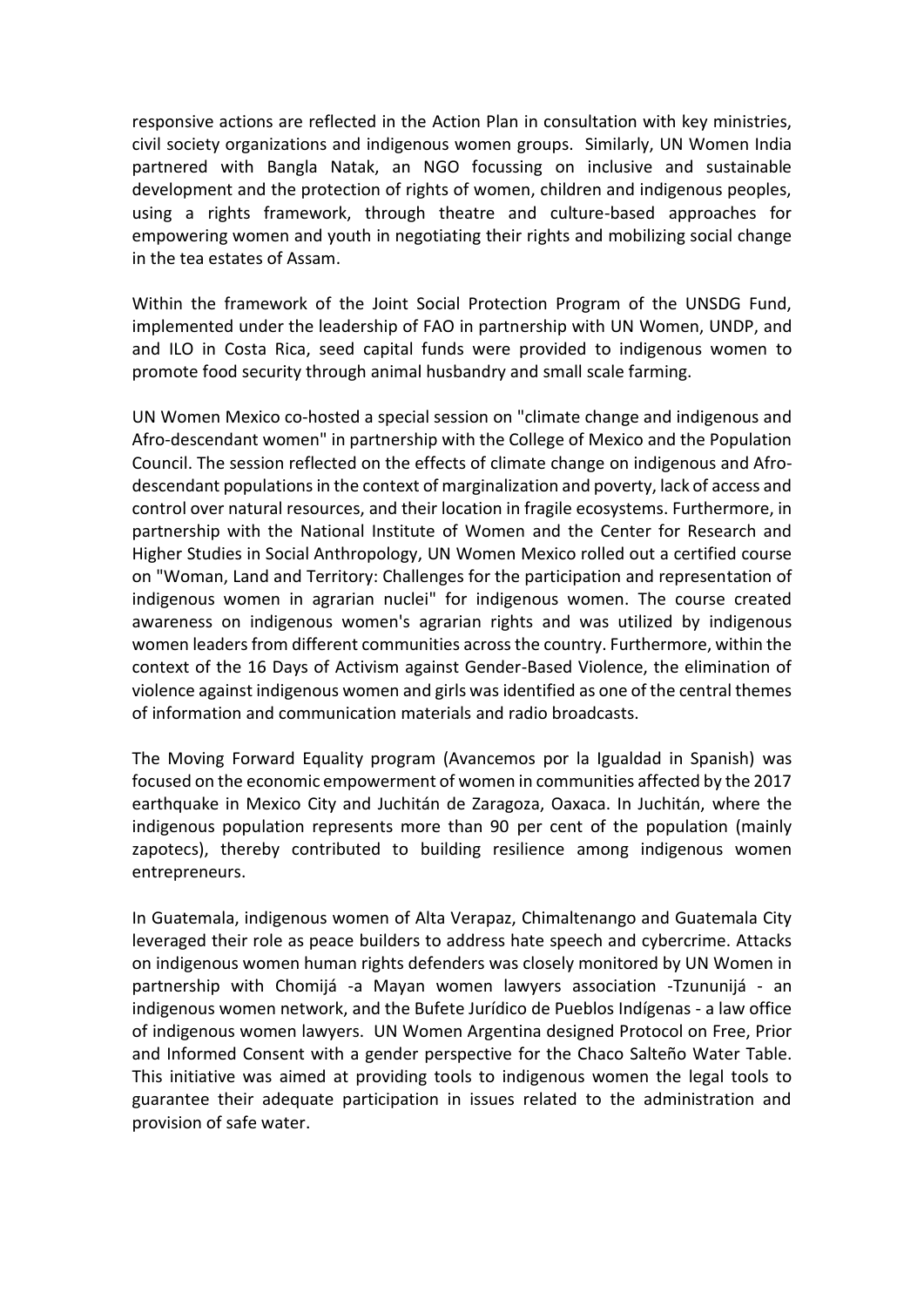UN Women Ecuador elaborated a Gender and Climate Change National Action Plan for the Amazonian region and contributed to strengthening the gender dimension of the roll out of the Competitive Fund for Bio Enterprise's initiatives in the Amazon region through the design of a toolbox. The training benefitted staff of the Ministry of Agriculture and the Ministry of Water and Environment. UN Women Ecuador also designed a set of guidelines on sustainable production and biodiverse heritage conservation for the National Agricultural Strategy for Rural Women of the Agriculture and Livestock Ministry.

# *Develop the capacities of States, indigenous women, civil society and UN personnel*

UN Women contributed to the elaboration of a General Recommendation on indigenous women and girls by the CEDAW Committee. The Regional Office of the Americas and Caribbean coordinated inputs from Country Offices in the región as well as CSOs to prepare a position paper for the región. The Regional Director used these inputs as a basis for her statement during the Day of General Discussion, organized by the CEDAW Committee to gather inputs from a wide range of stakeholders.

UN Women Guatemala continued to provide a platform for indigenous women to dialogue on socio-economic, cultural and political issues affecting them. Examples include the following:

- 1. The First Dialogue of High Authorities of the Government of the United States of America with Indigenous Peoples of Guatemala: "Weaving governance and inclusive development". This dialogue provided opportunities for indigenous women and indigenous and ancestral authorities to present proposals at the highest level of the Government of the United States of America and members of the Congress of the United States of America, on migratory, diplomatic, economic, social, environmental issues.
- 2. Economic entrepreneurship initiatives for indigenous peoples and women were presented through the institutional framework of the State, these initiatives are based on Guatemalan culture as a resource for social cohesion, dialogue between peoples, and social and inclusive peace and shared development.
- 3. Meetings were held with indigenous and ancestral authorities of the 48 cantons of Totonicapán, Sololá Indigenous Municipality, and various indigenous leaders on the importance of women's political participation, as important dimensions of sustaining peace and strengthening the rule of law.
- 4. A webinar "Youth and indigenous women contribute to the prevention of migration in Guatemala" was supported in partnership with the Guatemalan Parliament for Children and Adolescents. One hundred and eleven (111) young people from all over the country and key stakeholders such as the Embassy of the United States, the Ombudsman's Office and the Commission for Minors and Family of the Congress of the Republic of Guatemala participated in this event.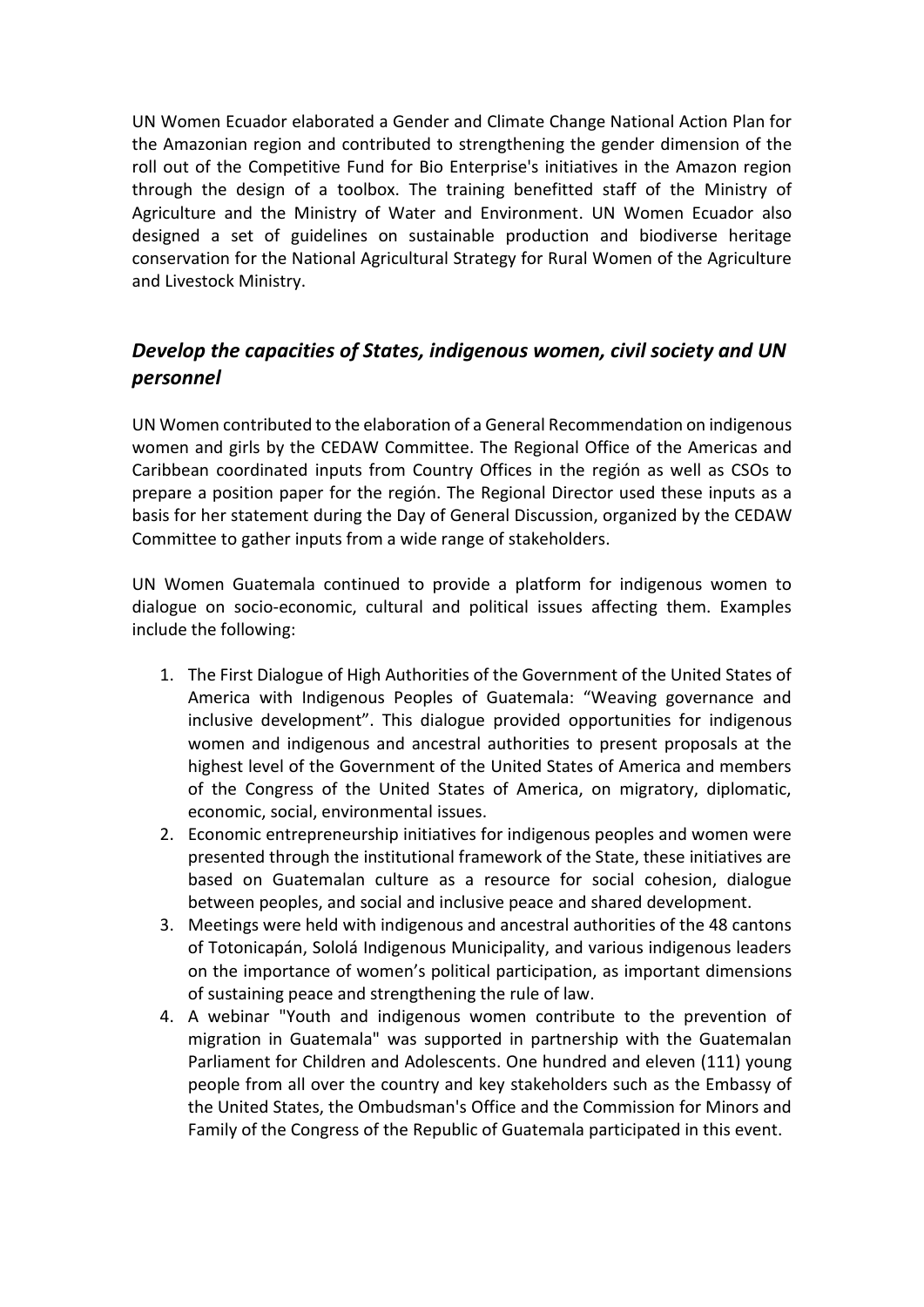5. UN Women Guatemala also partnered with the National Coordinator of Widows of Guatemala, to launch "Hope and Peace for Women: 30 Years of Struggles", a compilation of the history, struggles and contributions of indigenous women.

UN Women Guatemala further strengthened the capacity of the government to follow up on the indigenous women's rights agenda. For example, the Congress of the Republic was supported to advance the legislative agenda in favour of the political, economic, social and cultural rights of women, mainly indigenous and rural women. Technical assistance to the Supreme Electoral Tribunal to mainstream the rights of indigenous women in the implementation of its activities, achieving and publicly launching the "Gender Equality Policy of the Supreme Electoral Tribunal and the Systematization" of the jurisprudence on the rights of women and indigenous peoples during the last constitutional period of the Constitutional Court.

The project "Shared care: Collective management of care in the Calchaquí Valleys" is being supported by UN Women Argentina through a small grant, in the framework of the programme Multi Partnership Trust Fund for COVID-19. This project embraces a total of 190 indigenous women, belonging to the Diaguita-Calchaquí people, located in the upper and lower Calchaquí Valley, an area that includes Salta, Tucumán and Catamarca. UN Women supports the mainstreaming of the gender approach in the Response Plan document to the socio-health emergency in Salta, declared in February 2020 as a result of the death of Wichi children and currently supports the OHCR humanitarian adviser in updating a report on drought in Salta that mainly affects indigenous communities and how it impacts women.

In El Salvador, the National Salvadoran Indigenous Coordination Council and the National Indigenous Women's Network are being suppoted to manage and analyze the Observatory on the rights of indigenous women as an advocacy tool. In Brazil, UN Women contributed towards the elaboration of a gendered analysis of the human rights of indigenous women human rights defenders in Brazil, as a basis for monitoring for early signs of violation of their rights.

UN Women Ecuador worked to strengthen the capacities of women of Amazonian indigenous nationalities for conservation, environmental management and responses to climate change with the inclusion of their rights and empowerment, supporting the start-up of the Antisuyu Warmikuna School "Yachay Huasi "(School of knowledge of Amazonian women), coordinated by the Confederation of Indigenous Nationalities of the Amazon, with a training package on issues of rights and sustainable development.

#### *Advance the participation of indigenous women in UN processes*

The Regional Office maintains an active policy to promote and facilitate the participation of civil society representatives at regional and international intergovernmental forums, with special attention to indigenous women and young indigenous women. Special effort was made to esnure their participation in the various meetings of the Presiding Officers of the Regional Conference on Women, the Regional Consultation prior to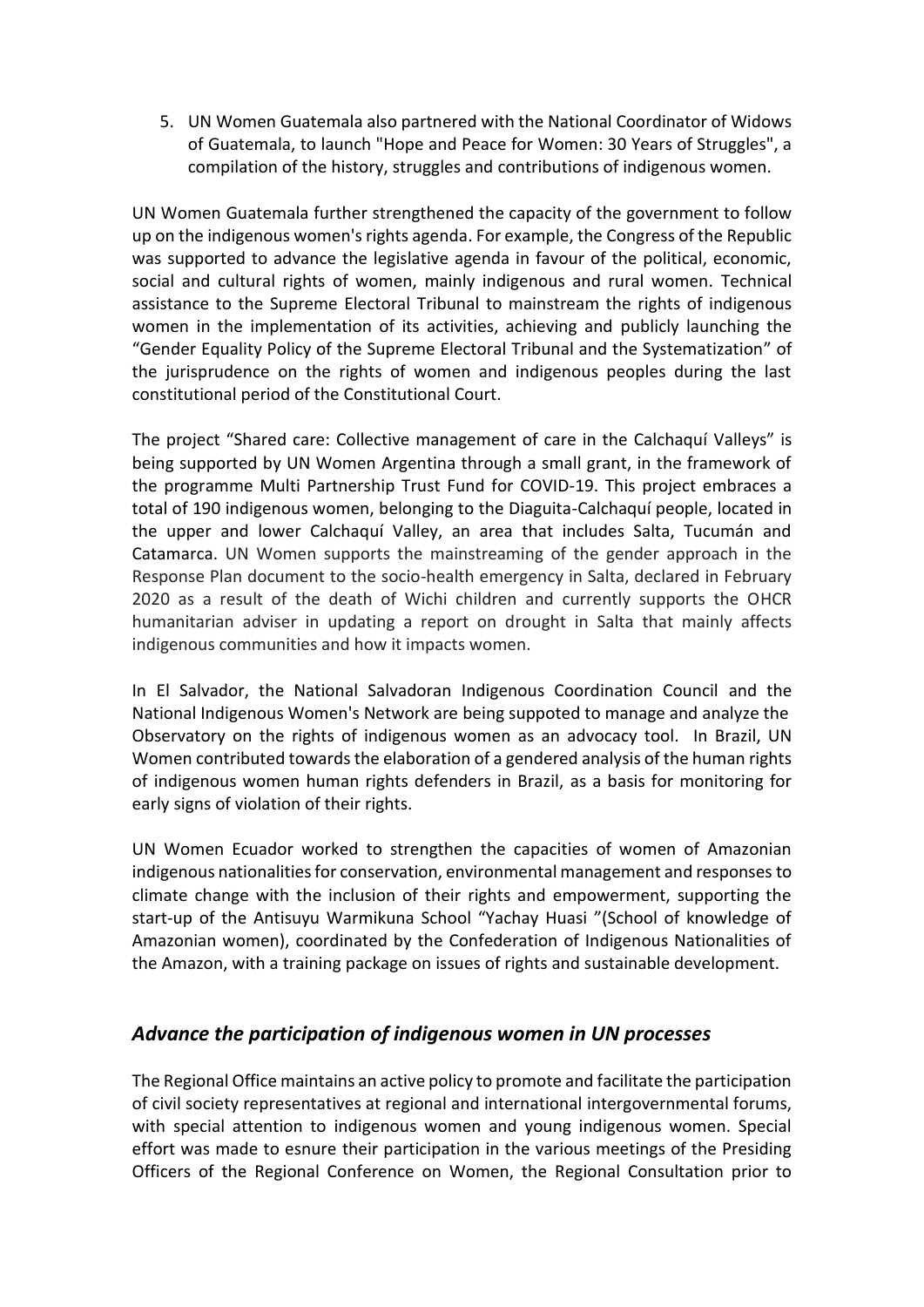CSW'65, Generation Equality Forums in Mexico and Paris and the Special Session of the CEDAW dedicated to the elaboration of the General Recommendation on Indigenous Women and Girls. In addition, indigenous women's organizations and their representatives are regular participants of interactions between the Regional Office and CSOs. This has afforded opportunities for their voices to be heard on a wide range of Issues. Furthermore, the Regional Office coordinated with the UN Women Offices in Brazil, Colombia and Ecuador the support provided to facilitate the participation of indigenous women in the First Congress of Indigenous Women of the Amazon Basin, which took place in Colombia in October 2021. Similarly, UN Women Country Offices facilitated the participation of over 100 indigenous women and 120 indigenous young women in CSW'65 related events.

In Vietnam, UN Women provided technical inputs to the National Target Program on Socio-Economic Development of 53 Ethnic Groups and mountainous Areas (2021-2030), considered to be the highest commitment of programme interventions in the country to address development issues and was designed to achieve the SDG commitments. This is one of two National Target Programmes (NTP) of Viet Nam, for the period 2021-2030, to address the key development issues of the country and receive state budget investment. For this National Target Program on Socio- Economic Development of 53 Ethnic Groups and mountainous Areas (2021-2030), UN Women has worked closely with other development partners such as the Committee on Ethnic Minority Affairs. UN Women also worked with the government and women's organizations to generate gender statistics as a basis for advocating for the gender responsiveness of the NTP.

## *Addressing the COVID-19 pandemic and its effects on indigenous women*

In order to address the economic effects of the COVID-19 pandemic and its effects on indigenous women, UN Women Argentina supported, through the "win-win programme", the formulation of business plans for groups of women entrepreneurs to apply for credit from commercial banks. The cooperative of indigenous women from the "Gran Chaco Region" was one of the groups that received guidance for developing business plans for its members. To promote their inclusion in the financial system and the access to credit, four financial institutions were contacted to connect with the groups. 1

UN Women El Salvador produced a report on "Situation of Indigenous Women in Central America as a result of the COVID-19 Pandemic and the impacts generated on their Social, Economic and Cultural Rights." The Report aims to identify the effects of COVID-19 on indigenous women in the Central American region, the impacts generated on their Social, Economic and Cultural Rights due to the pandemic; describing in a general way the measures that women took at the individual level to face COVID-19 as well as the collective measures implemented from their networks.

 $1$  See:

[https://lac.unwomen.org/es/noticias-y-eventos/articulos/2021/09/artesanas-argentinas-le](https://lac.unwomen.org/es/noticias-y-eventos/articulos/2021/09/artesanas-argentinas-le-apuestan-al-empoderamiento-economico)[apuestan-al-empoderamiento-economico](https://lac.unwomen.org/es/noticias-y-eventos/articulos/2021/09/artesanas-argentinas-le-apuestan-al-empoderamiento-economico)